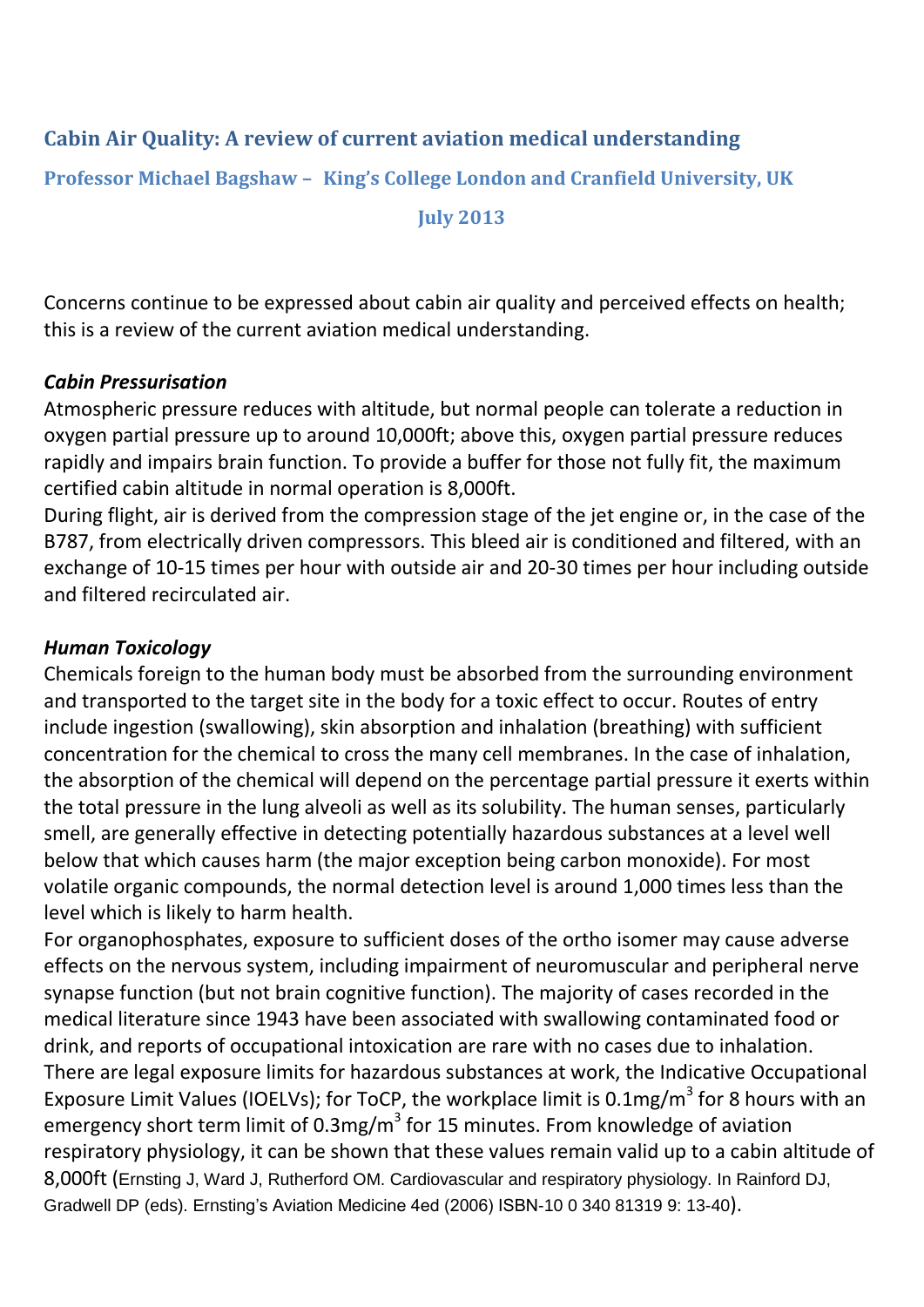#### *Physiology of Breathing*

The total pressure in the lung alveolus is the sum of the partial pressures of all the gases in the mixture, and the transfer of any gas across the alveolar membrane depends on the properties of the membrane and the partial pressure exerted by that gas within the mixture.

Oxygen and carbon dioxide are exchanged in the alveoli; the partial pressure of oxygen is higher in the air than in the blood so it combines with haemoglobin to be carried to the tissues, whereas carbon dioxide is at a higher partial pressure in the blood so is given up to the alveolar air. It is important to note that it is partial pressure (related to concentration) which drives the exchange. There is water vapour in the alveoli as well as oxygen, carbon dioxide and nitrogen, and while the partial pressures of the atmospheric gases fall with increasing altitude, the water vapour pressure remains constant as a result of metabolism.

Alveolar absorption depends on Dalton's Law of partial pressures, as well as Fick's Law, and the partial pressure of bleed air contaminants would therefore be a very small proportion of the total alveolar gas pressure, reducing rapidly.

## *Organophosphates and Jet Engine Oil*

Jet engine oils contain synthetic hydrocarbons and additives, including the organophosphate tricresyl phosphate (TCP). Engine lubricating oil contains around 3% TCP which acts as an antiwear additive, alongside flame retardant properties. Small differences in the molecular structure alter the chemical properties and any associated health effects; the para and meta isomers are not toxic to humans, while absorption of sufficient doses of the ortho isomer by ingestion (swallowing) may cause adverse effects.

Of the 3% concentration of TCP in engine oil, the ortho isomers (ToCP) consist of less than 0.2% of the total TCP. Thus the overall concentration of ToCP within the engine oil is less than 0.006% of the total constituents.

Taking the RB211 engine as an example, the maximum engine oil possible in the bleed air is 0.4kg. Of this, 3% is TCP of which around 0.1% is ToCP. In the worst case scenario of the total discharge of an engine's lubricant into the engine bleed system, 0.4kg of oil would pass into the cabin ventilation system. This would give a peak cabin atmosphere ToCP level of 0.025 mg/m<sup>3</sup>, reducing rapidly as a result of normal cabin ventilation. The peak level would be a quarter of the statutory 8hr workplace limit of 0.1 mg/m<sup>3</sup>, and less than a tenth of the 15min emergency workplace limit of 0.3 mg/m $^3$  (The United Kingdom Parliament - Select Committee on Science and Technology – Fifth Report (04-10-2006): 4.39).

Of the published levels of ToCP detected in cabin air, most are less than 0.005 mg/m<sup>3</sup>. Another way of expressing gas concentration is as parts per billion (ppb), and for TCP 1 ppb is <code>approximately 0.007</code> mg/m $^3$ . [To assist visualisation, in terms of time 1 ppb would be analogous to expressing 1 second in 32 years.]

It would be highly unlikely, if not impossible, for such small concentrations of contaminant to cross the alveolar membrane so as to cause organophosphate poisoning through inhalation. It is important to note in this regard that there are no published peer reviewed reports of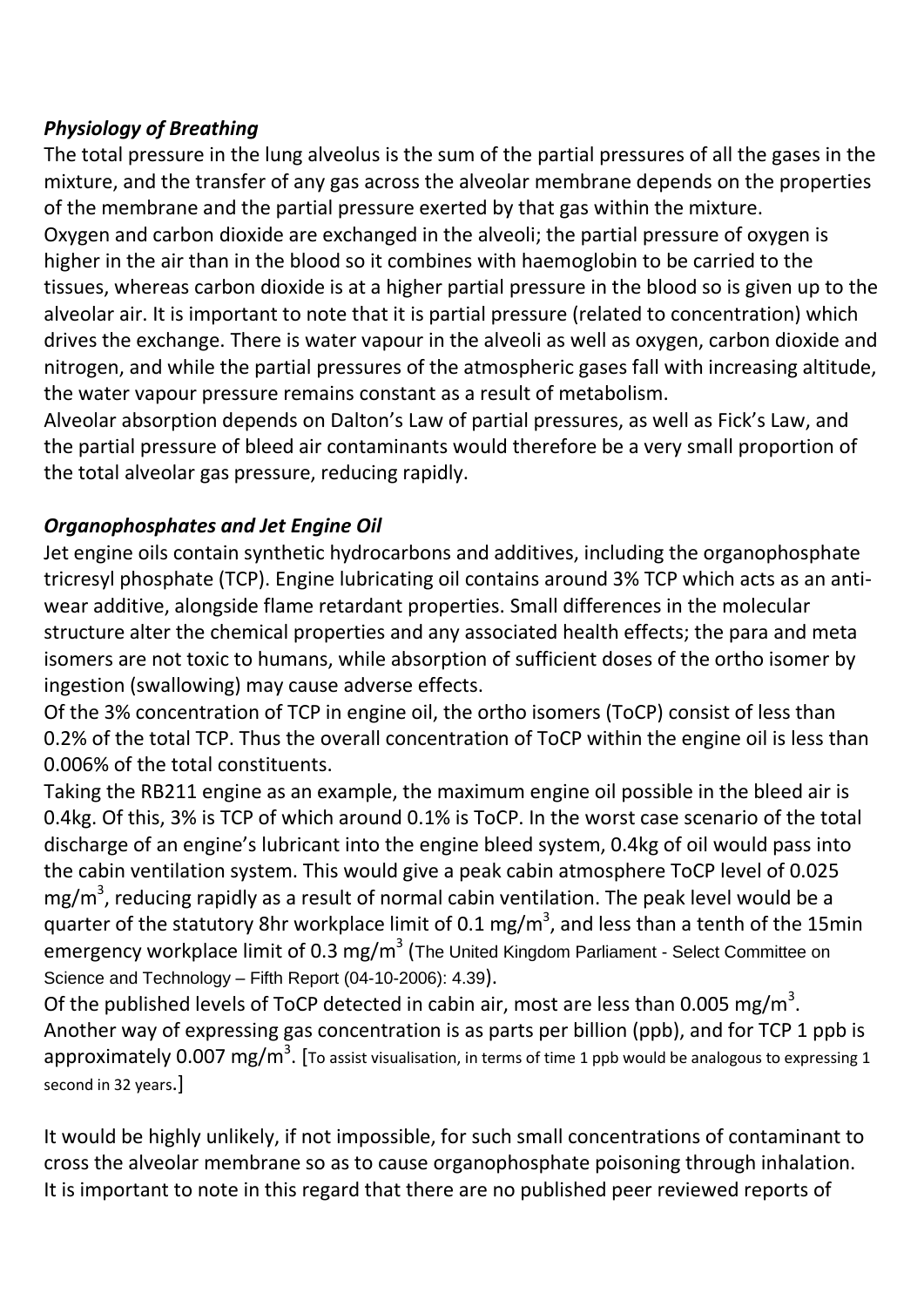acute organophosphate poisoning with analytical confirmation of the diagnosis after cabin air fume exposures.

### *Studies of Cabin Air*

In-flight studies in Canada (1998), USA (1997, 2000) and UK (2004) failed to detect TCP, with concentrations of all oil compounds well below the human toxicological threshold on which IOELVs are based.

The DfT Aviation Health Working Group commissioned Cranfield University to carry out cabin air monitoring. The initial ground investigation in a BAe146 found low levels of tri-n-butyl phosphate (TBP) and TCP in air samples, together with other organic compounds. An in-flight fume event was observed in a Boeing 757 when slightly elevated levels of TBP and TCP were measured, all significantly below the relevant workplace exposure limits.

The Institute of Occupational Medicine published a study of contaminant residues on cabin surfaces in 2012. The residues were similar to those in control ground vehicles, consistent with findings from the University of British Columbia in 2009, which noted TCP is found in wipe samples taken in buildings and other public places.

In February 2012, BRE UK facilitated a workshop at Hunton Park of international aviation, health and toxicology experts to review evidence associated with cabin air fume events. It concluded that there are no published peer reviewed reports of acute organophosphate poisoning with analytical confirmation of the diagnosis after cabin air fume exposures. There is no evidence to support a causative association between cabin air fume exposure and short or long term nerve damage.

It was noted that there is similarity between the reported symptoms of some crew members after fume events, particularly when emergency oxygen masks have been used, and the classical symptoms of hyperventilation.

The Australian Government Civil Aviation Safety Authority independent Expert Panel on Aircraft Air Quality in 2012 reached similar conclusions.

A German study in 2013 of 332 crew members who had reported fume/odour during their last flight, failed to detect metabolites of TCP in urine samples. The authors concluded that health complaints could not be linked to TCP exposure in cabin air.

## *Aerotoxic Syndrome (sic)*

A syndrome is a symptom complex, consistent and common to a given condition. Sufferers of the 'aerotoxic syndrome' describe a wide range of inconsistent symptoms and signs with much individual variability.

The evidence was independently reviewed by the Aerospace Medical Association, the US National Academy of Sciences and the Australian CASA Expert Panel. All concluded there is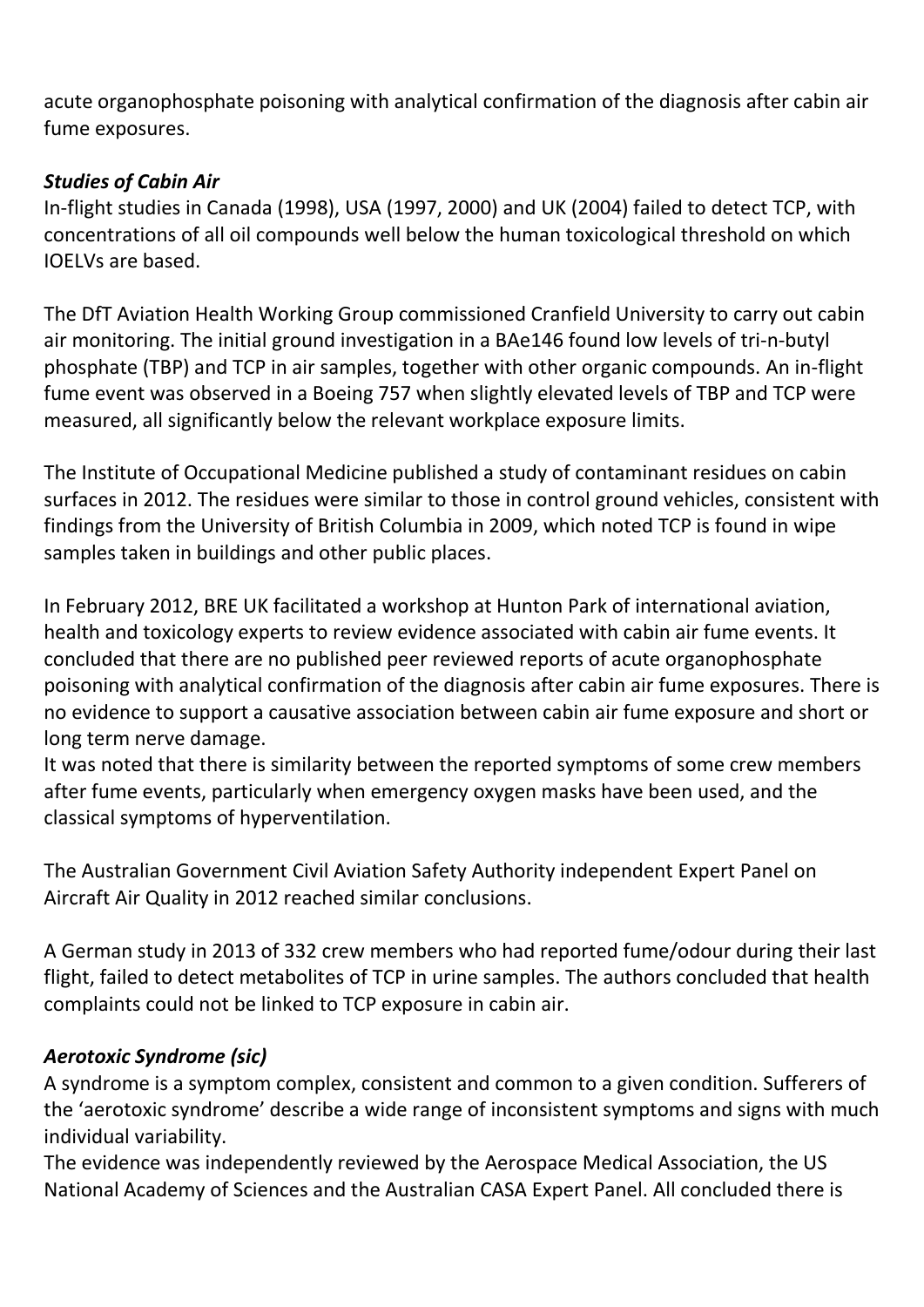insufficient consistency to establish a medical syndrome and the 'aerotoxic syndrome' is not recognised in aviation medicine.

## *Irritability*

Individuals vary in their response to sensory stimuli, including smells. Genetic differences are thought to cause some people to experience sensitivity to some chemicals with a range of irritant symptoms affecting well-being. This might explain some cases of reported ill-health following cabin air smells.

# *Hyperventilation*

This is a normal human response to any form of stress or anxiety, and to resistance to breathing as when using an oxygen mask. Resulting nerve sensitivity and brain effects can cause alarming symptoms which increase anxiety. Obviously not every case of 'aerotoxic syndrome' is caused by hyperventilation, but it offers a plausible explanation for some wellpublicised events. Research has raised concerns about the prevalence of unrecognised hyperventilation amongst airline pilots and the potential risk to flight safety.

## *Summary*

What is known:

- The maximum theoretical peak concentration of ToCP from engine oil contaminating the cabin air is one quarter of the long-established validated workplace safety limit
- Most pressurised aircraft occupants do not report symptoms despite having the same exposure as those who do
- 'Aerotoxic syndrome' does not fulfil the definition of a medical syndrome
- Some symptoms in some cases of 'aerotoxic syndrome' can be explained by hyperventilation
- Other cases may be explained by individual chemical sensitivity to smells.

What is unknown:

- Whether there are substances present in cabin air which cause harm to health
- Why there is such individual variability in perception, response, symptoms and signs
- Why some crew in a limited geographical area report a wide variety of symptoms attributed to contaminated cabin air, yet others world-wide do not
- Why there are no reports from individual passengers on pressurised aircraft
- With such small numbers, it is difficult to establish a causative association.

## *Conclusion*

There has been an increase in reported incidents of in-flight smoke/fume events since 1999, with a small number of crew members reporting adverse health effects which they associate with the events.

The source of oil contamination of engine bleed air was identified in early versions of the BAe 146 and the Boeing 757 and suitable modifications were implemented. A range of chronic health effects continue to be reported by some crew members.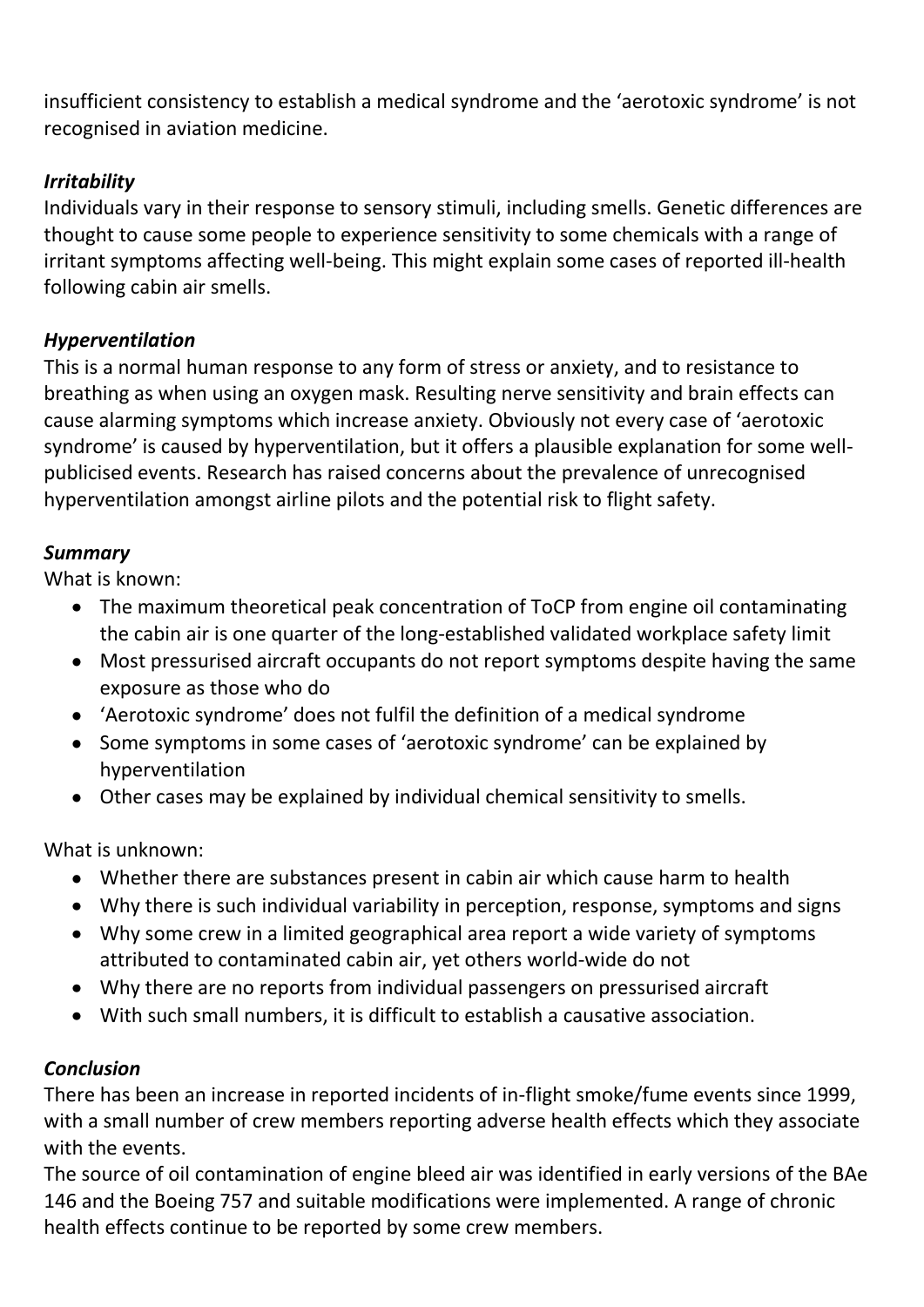The toxic effects of organophosphates are specific and are due to impairment of neurotransmission in the peripheral nerves, giving rise to muscular weakness and paralysis. In terms of medical toxicology, it is impossible to explain the wide range of symptoms and signs reported by some crew members as a unified result of TCP exposure.

Symptoms reported by some crew members who have been exposed to fumes in the cabin, particularly when emergency oxygen masks are used, are the same as those seen in acute or chronic hyperventilation. Obviously not every case of 'aerotoxic syndrome' is caused by hyperventilation, but it offers a plausible explanation for some reported events. In some cases, the symptoms may be due to irritation associated with enhanced chemical sensitivity to certain volatile organic compounds.

The reported symptoms are wide-ranging with insufficient consistency to justify the establishment of a medical syndrome. It has been noted that many of the acute symptoms are normal symptoms experienced by most people frequently; some 70% of the population experience one or more of them on any given day.

Individuals can vary in their response to potential toxic insult because of age, health status, previous exposure or genetic differences.

In addition, it can be difficult to disentangle the physical, psychological and emotional components of well-being, and there is no doubt that different people will respond in different ways on different occasions.

It is not understood why most occupants of pressurised aircraft do not report symptoms despite having the same exposure as those who do. There have been no reports from individual airline passengers, even on flights where crew members have reported fumes or smells.

Finally, so far as scientific evidence has been able to establish to date, the amounts of organophosphates to which aircraft occupants could be exposed, even over multiple longterm exposures, are insufficient to produce neurotoxicity.

Investigations of aircraft cabin air world-wide have failed to detect levels of TCP above wellestablished and validated occupational exposure limit values. The partial pressure in the alveolar gas mixture of any TCP contamination of the cabin air is so low that it is unlikely to cross the alveolar membrane and be absorbed into the bloodstream.

Genetic or particular susceptibility to a particular adverse effect of certain chemicals on the part of an individual does not alter the need for there to have been a sufficient chemical exposure to cause the injury or damage. For the reasons set out above, the possible exposure levels to ToCP on aircraft are so low relative to what is required to create a toxic effect through inhalation that a toxic injury is simply not medically feasible with current understanding.